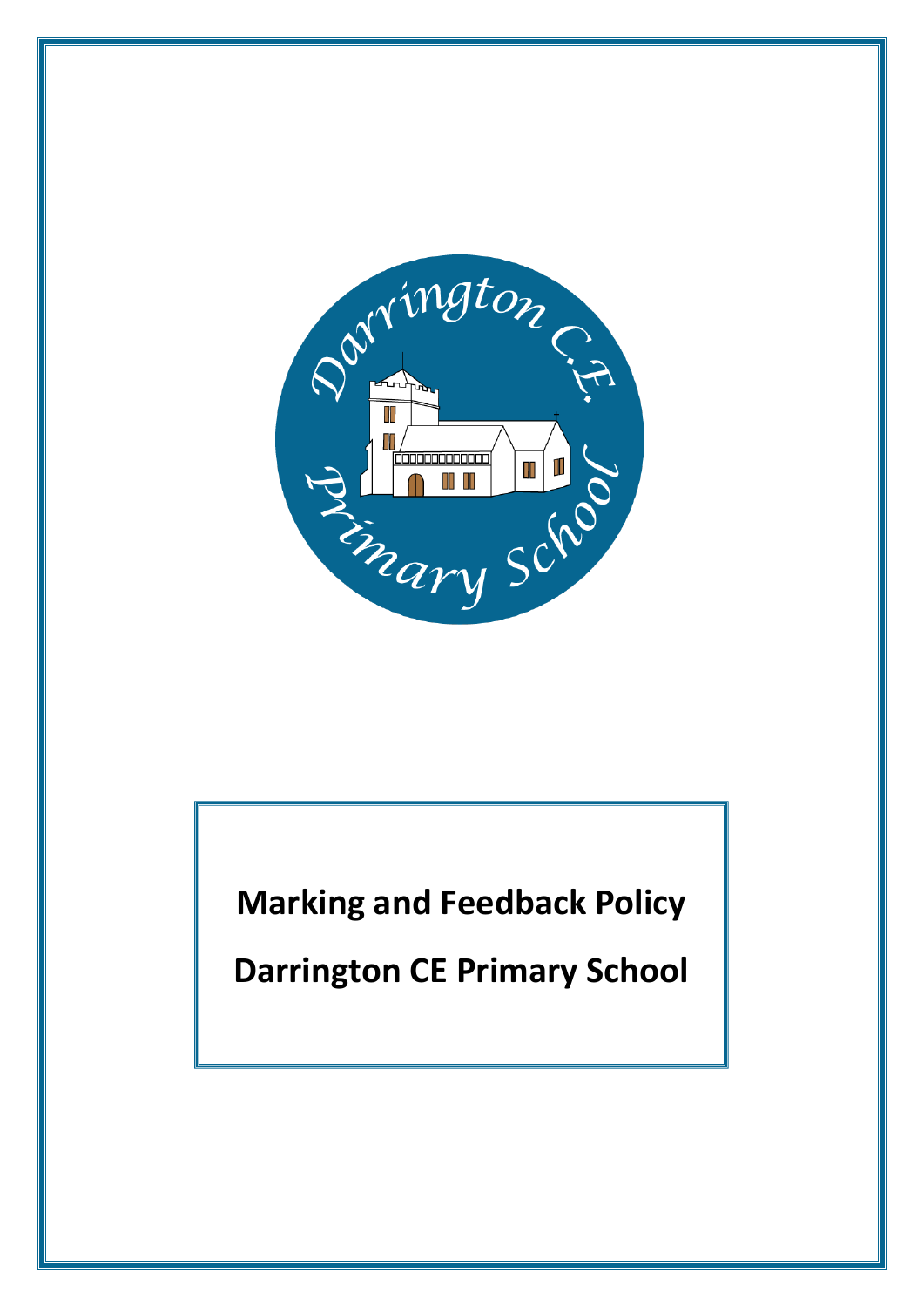### **Introduction**

*"The school has worked effectively to ensure that pupils are given clear guidance to help them learn. All teachers mark pupils' work in a consistent and effective fashion and give them clear information on where and how to improve their work" OFSTED 2015* 

### **Aims of this policy**

- **Feedback must be focussed on the learning objective/success criteria for the task.**
- Feedback must be specific, focusing on **success and improvement/next steps**, rather than correction.
- Children must be encouraged and rewarded for their efforts and achievements towards success criteria or personal targets, highlighting strengths and weaknesses.
- **If ideally, marking should become part of developing dialogue resulting in pupil progress; marking is** only of value if comments are read and responded to. Making children 'active partners' in the marking process is absolutely vital for individual progress.
- Children need opportunities to make improvements to their work.
- Marking and feedback should set future targets, by indicating the 'next steps' in their learning.
- Marking should help pupils develop an awareness of standards they need to reach in order to achieve particular levels of the national curriculum.
- Marking will identify pupils who need additional support/more challenging work and to identify the nature of the support/challenges needed.
- Marking should aid planning for the teacher.
- **The marking and feedback policy should be consistently applied by all those working with children** in school, including supply teachers and support staff.

# **Expectations for Marking and feedback in the Early Years Foundation Stage**

In the Foundation Stage, children's mark making is talked about with the child and the adult scribes the meaning, modelling the school's handwriting script. Children are encouraged to write their name on every piece of work and, when ready, the children are encouraged to date their work themselves.

Adult initiated pieces of work (eg phonics sheets, writing tasks and maths book work) are marked with the child using the yellow and green highlighters. Praise towards success criteria and next steps in learning are given verbally and a note is made by the teacher to indicate what was discussed.

Success criteria is displayed in the classroom and regularly referred to. Where possible, a picture is included alongside wording to help children refer to it as independently as possible. Children are asked to check the success criteria before the work is marked with the teacher.

A learning objective sheet is attached to the inside cover of each child's writing and maths book to indicate the objectives taught (these are mainly taken form the Early Years Outcomes). This single sheet enables a clear view of when objectives have been taught, the frequency of coverage and clearly identifiable next steps. The context of individual lessons is referenced in the feedback marking.

# **Expectations for teaching and learning, marking and feedback in key stages 1 and 2:**

If children are to develop as independent learners, with an awareness of their own strengths as well as areas for development. This policy will ensure that ;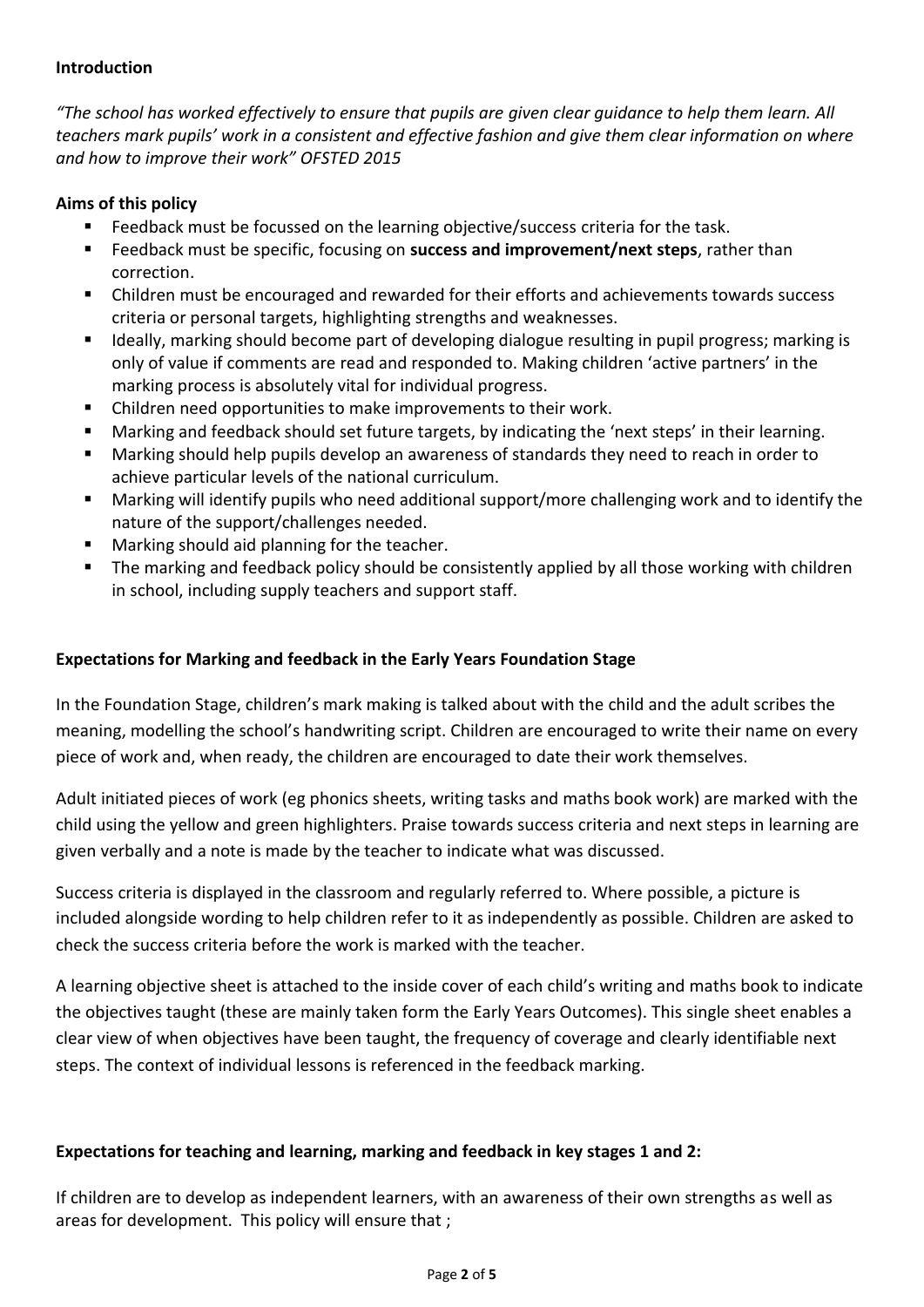- They are made aware of the learning intentions of tasks/lessons.
- **They are made aware of how to be successful in the lesson by sharing/developing success criteria** together.
- Giving the children an example of what excellence looks like (WAGOLL) using a model or shared example is an excellent way of developing success criteria.
- The learning needs of individual children are understood and work is matched appropriately through differentiated tasks or success criteria.
- Marking/feedback is linked to the learning intention (WALT) and where appropriate, individual targets.
- Every piece of work must be marked.
- **Comments may be oral or written, formal or informal.**
- **Comments may be given on a group or individual basis.**
- **Comments may form the basis of a discussion between teacher and child, e.g. reviewing targets set.**
- Children have opportunity to self- and peer-assess work against individual target cards and success criteria.

### **Writing:**

Extended writing quality marked every week to criteria which should be specific to each child. Make a comment about the Success Criteria for the genre in the general feedback at the end.

# **Feedback and Marking whole school strategies**

- 'Yippee yellow' will be used to highlight success and achievement in success criteria to show where individual targets have been met where appropriate. This will be used to avoid having to write things which will largely be inaccessible to the child.
- 'Green for growth' will be used to highlight where the success criteria has not been met and highlight next steps in learning. It will be used to indicate precisely where on the work improvement could be made (again avoiding text). Time needs to be then given to make the improvement.
- Where verbal feedback is given, this will be recorded with the code VF and a brief comment to reflect what was said. This will be especially important to use with pupils in the Foundation Stage.
- 'Tickled pink' will be used to assess against the success criteria for self- and peer-assessment. Underlining in pink will be used by the pupils to highlight strengths and celebrate achievement. This can help empower a child to realise his/her own learning needs and to have control over future targets and areas for improvement.
- Short, legible and precise comments will be used by the teacher to allow pupils to read the feedback given and to ensure marking is manageable for the teacher.
- **Ensure that children have time to action the 'green for growth' improvements using a green** polishing pen.

#### **Making Marking Manageable: Expectations for staff.**

- Extended writing to be marked in depth every week.
- Cross curricular writing to be marked in depth every time completed.
- All other writing to have LO highlighted in yellow or green to show if met during lesson. Brief comment added if necessary.
- Maths to be marked with green and yellow to indicate success and mistakes
- Next steps for maths to be used at the end of a unit.
- For other subjects mark one piece more thoroughly, every 2-4 weeks.
- Peer marking of work should be used regularly at least weekly increase through year 2.
- VF does not require dialogue to be logged every time.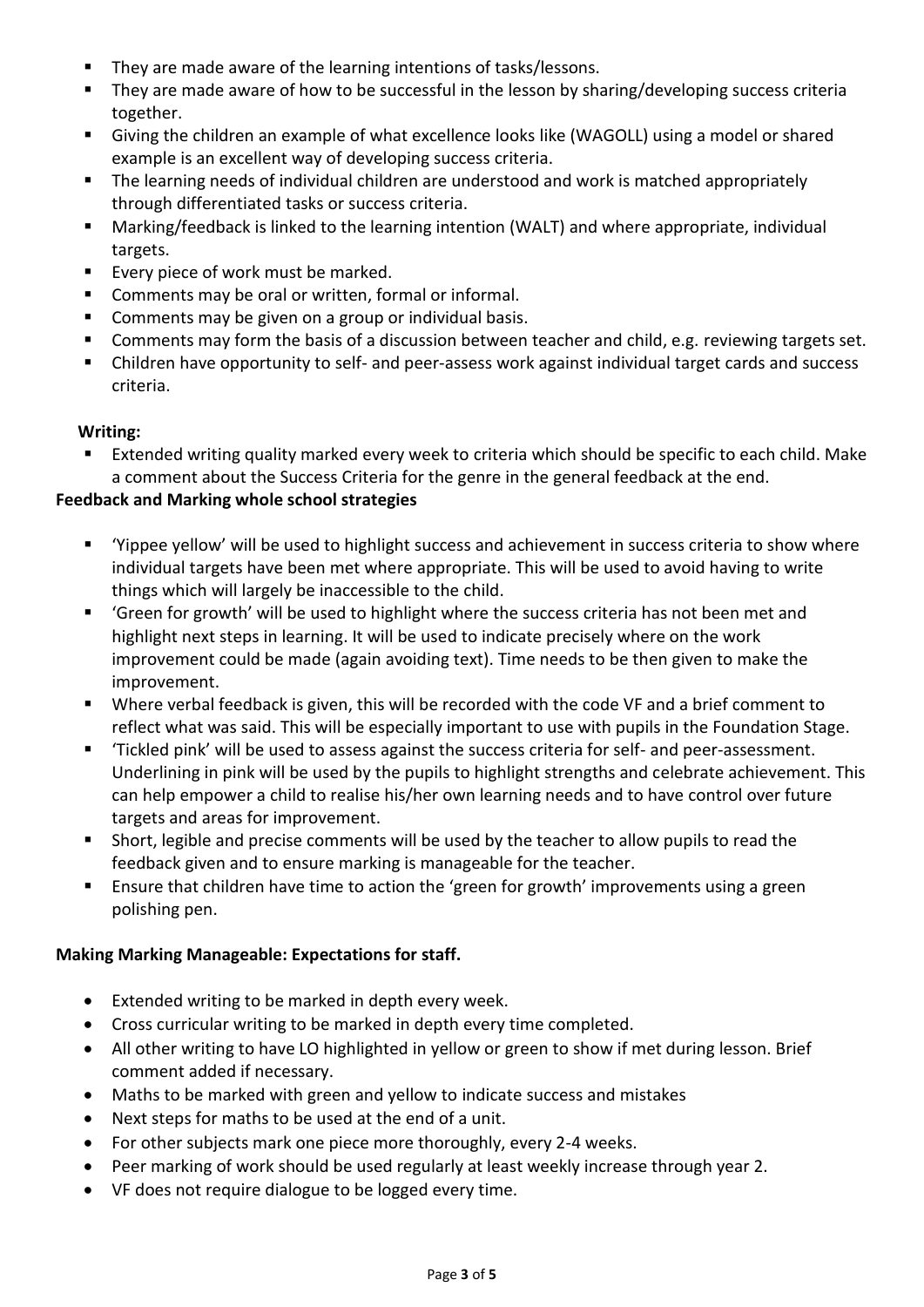• Instant feedback through marking during the lesson is encouraged. Teachers note a comment e.g punct ( for punctuation when this has been picked up) The impact of the feedback can then be seen.

# **Presentation of all books**

Uniform system to be adopted across school as follows:

- Date, objective (WALT), context and success criteria (presented in Calibri Handwriting font, size 12) to be stuck into books or handwritten at the top of the page with children starting work below. Marking and feedback using yippee yellow and green for growth to follow work.
- Teachers to mark in blue or black ink; when children have written in pen, teachers must mark in a different colour.
- Children's improvements to be completed in green ink only.
- Every-day marking symbols to be used minimally when yellow and green are being used for targeted work.
- **If separate pages are stuck into books, make sure that they are trimmed to size or neatly folded.**

#### **Marking codes**

- sp\_ Spelling
- VF Verbal feedback
- T Talk to the teacher
- Something missing/needs correcting
- // Paragraphs

Context codes to be used when marking pupils' work.

These will ensure that children will have approached their writing in various ways and different levels and types of support, helping when work is scrutinised:

- TM Teacher modelled
- TAM Teaching assistant modelled
- P Paired work
- I Independent work
- CC Class composition
- GC Group composition
- CI Child initiated (Team Tigers)
- VF Verbal feedback given

#### **Monitoring and review.**

This policy is monitored by the Headteacher, who reports to Governors about the effectiveness of the policy on request. It will be reviewed annually and appropriate to new legislation or to the needs of the school.